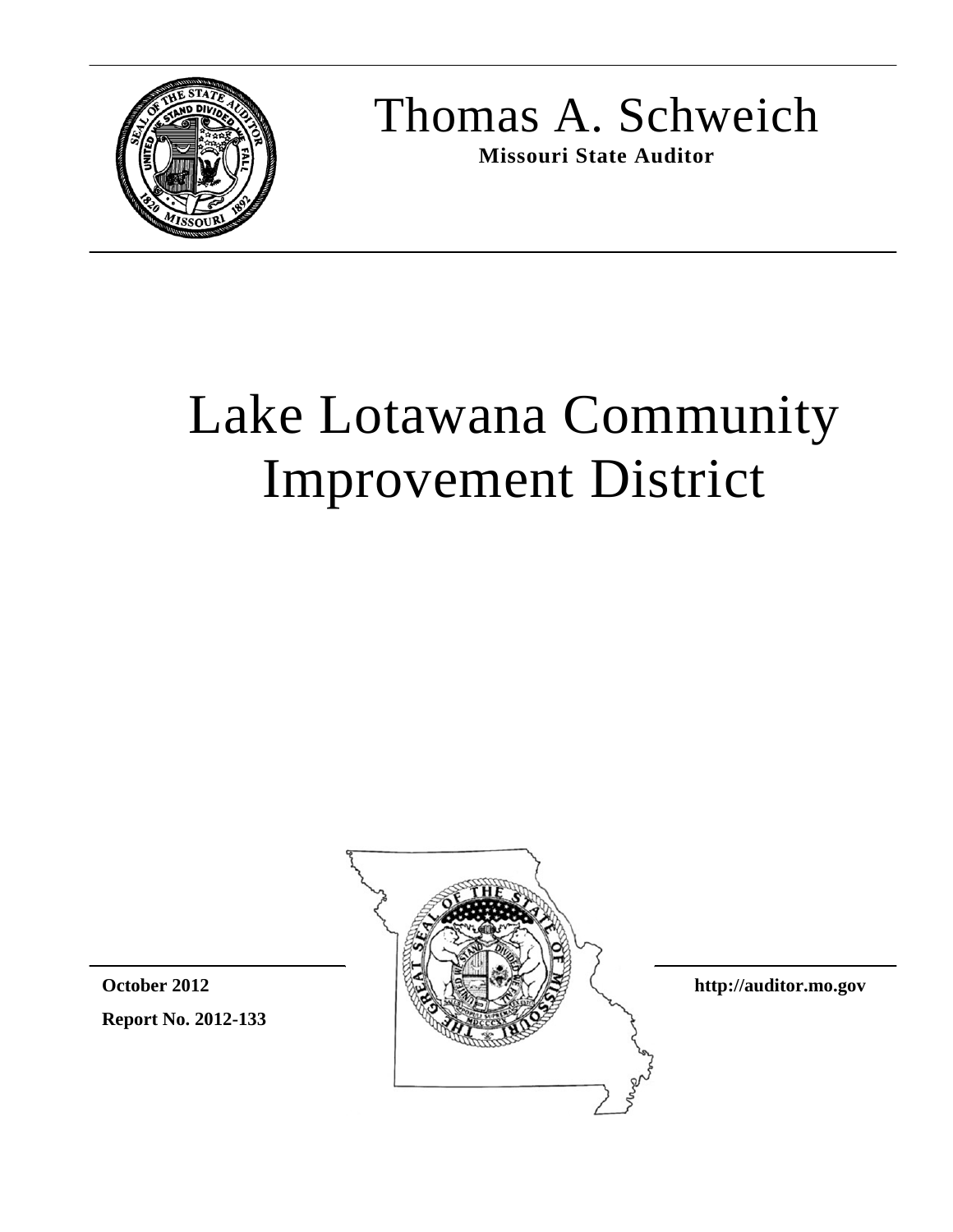

# CITIZENS SUMMARY

# **Findings in the audit of the Lake Lotawana Community Improvement District**

| Background                                | The Lake Lotawana Community Improvement District (CID), located in<br>Jackson County, was formally established in 2005 for the purpose of<br>constructing sanitary sewer facilities and providing, maintaining, and<br>operating streets, sidewalks, surface water control and open space within the<br>district. The district issued bond anticipation bonds (BAB) of \$7 million in<br>2006 and \$1.85 million in 2007. As of August 2010, approximately 25<br>homes had been built on 352 lots, and the Lone Summit Bank and Gibson<br>General Store were the only commercial developments. Land within the<br>district owned by Lightfoot Development, LLC, was foreclosed on in<br>December 2010.                                                                                                                                 |
|-------------------------------------------|----------------------------------------------------------------------------------------------------------------------------------------------------------------------------------------------------------------------------------------------------------------------------------------------------------------------------------------------------------------------------------------------------------------------------------------------------------------------------------------------------------------------------------------------------------------------------------------------------------------------------------------------------------------------------------------------------------------------------------------------------------------------------------------------------------------------------------------|
| <b>Financial Condition</b>                | The district is in poor financial condition and filed for Chapter 9 bankruptcy<br>in August 2010. The district received \$8.85 million from two BAB issues,<br>which it used, in part, to pay for the construction of the wastewater<br>treatment plant, pay interest to bond holders, repay a "bridge" loan, and<br>repay a loan obtained from Lightfoot Development, LLC. The district was<br>unable to obtain financing for refunding revenue bonds when the BABs<br>came due, and the approved bankruptcy court plan extended the maturity<br>date of the bonds to July 1, 2016. Adequate special assessments were not<br>collected to make interest payments on the BABs, and the district made<br>loans of \$100,000 to Lone Summit Development Group and \$60,000 to<br>Lightfoot Development, LLC, which have not been repaid. |
| Minutes and Meetings                      | The district does not maintain minutes for closed meetings, as required by<br>state law, and open minutes do not always document the specific section of<br>law which allows for the closed meeting, the specific reason for closing the<br>meeting, and the roll call vote for holding a closed meeting. In addition, the<br>Board went nearly 7 months without meeting between September 19, 2011,<br>and April 12, 2012.                                                                                                                                                                                                                                                                                                                                                                                                            |
| <b>Budgets and Financial</b><br>Reporting | The district's annual budgets do not contain all elements required by state<br>law, and the district has not submitted annual financial reports to the State<br>Auditor's office. Moreover, the district submitted inaccurate reports to the<br>City of Lake Lotawana and the Missouri Department of Economic<br>Development, which overstated revenues and failed to reflect a loan made<br>by the district.                                                                                                                                                                                                                                                                                                                                                                                                                          |
| Conflicts of Interest                     | Former District Board members Klonda Holt and Pat Holt, representing<br>Lightfoot Development, LLC, voted to approve a \$60,000 loan to Lightfoot<br>in January 2010, creating at least the appearance of a conflict of interest.<br>Moreover, these two directors continued to serve on the Board after<br>Lightfoot no longer owned property and they no longer met the<br>requirements to serve on the Board. The district claimed to be leasing the<br>use of office space from Lightfoot, but the payments were made to former<br>Board President Klonda Holt personally instead of to the company, and the<br>district continued to pay Ms. Holt after Lightfoot no longer owned the office<br>space. Ms. Holt was paid \$1,650 in 2011 and \$1,800 in 2010. The district                                                        |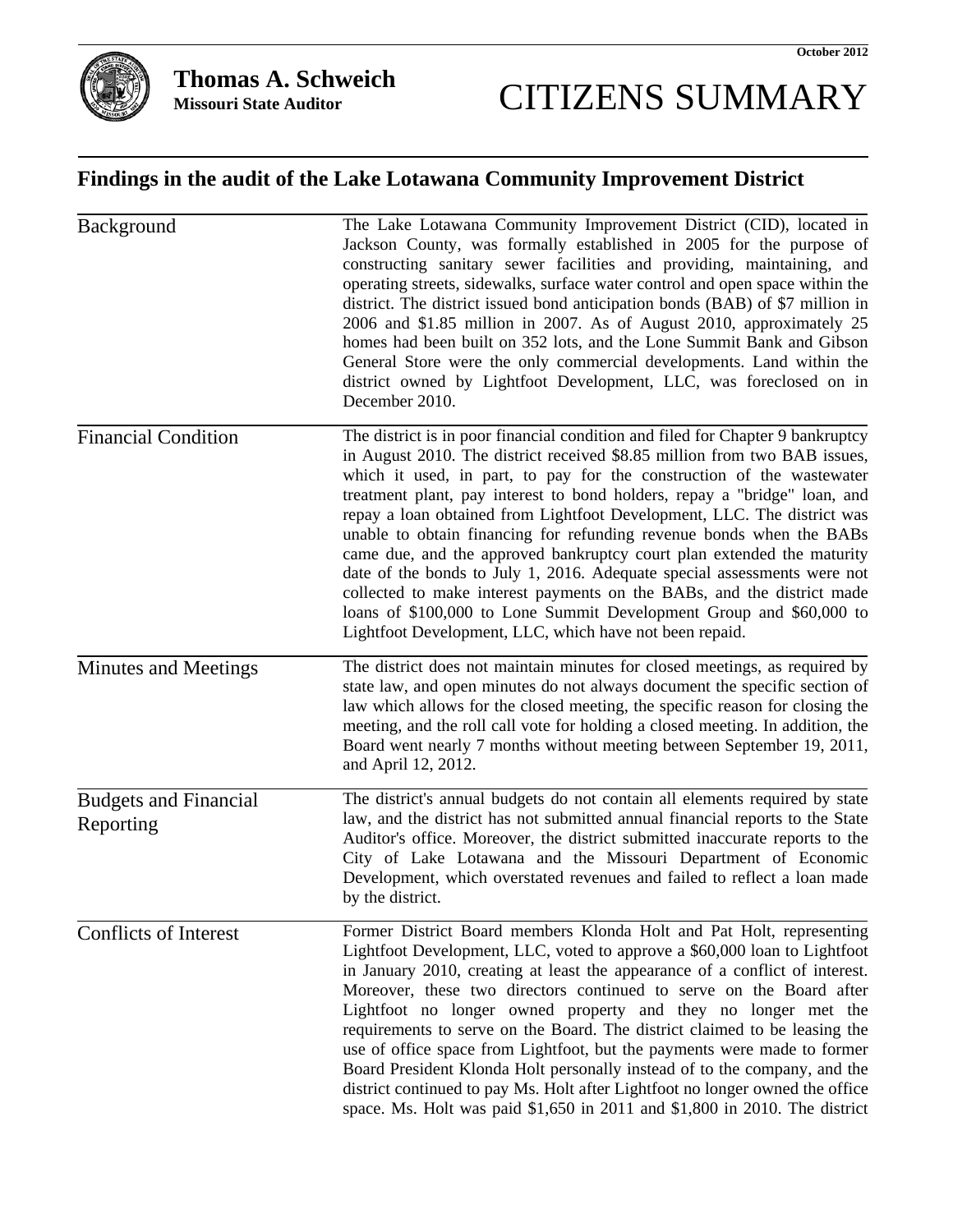paid another former Board Director, Larry Lightfoot, \$952 for snow removal but did not obtain bids for these services. These payments were contrary to state law, which places restrictions on when directors can receive additional consideration from the governing body.

In the areas audited, the overall performance of this entity was **Poor**.\*

American Recovery and Reinvestment Act (Federal Stimulus)

The Lake Lotawana Community Improvement District did not receive any federal stimulus monies during the audited time period.

**\***The rating(s) cover only audited areas and do not reflect an opinion on the overall operation of the entity. Within that context, the rating scale indicates the following:

| <b>Excellent:</b> | The audit results indicate this entity is very well managed. The report contains no findings. In addition, if<br>applicable, prior recommendations have been implemented.                                                                                                                                                                                                        |
|-------------------|----------------------------------------------------------------------------------------------------------------------------------------------------------------------------------------------------------------------------------------------------------------------------------------------------------------------------------------------------------------------------------|
| Good:             | The audit results indicate this entity is well managed. The report contains few findings, and the entity has indicated<br>most or all recommendations have already been, or will be, implemented. In addition, if applicable, many of the<br>prior recommendations have been implemented.                                                                                        |
| Fair:             | The audit results indicate this entity needs to improve operations in several areas. The report contains several<br>findings, or one or more findings that require management's immediate attention, and/or the entity has indicated<br>several recommendations will not be implemented. In addition, if applicable, several prior recommendations have<br>not been implemented. |
| Poor:             | The audit results indicate this entity needs to significantly improve operations. The report contains numerous<br>findings that require management's immediate attention, and/or the entity has indicated most recommendations will<br>not be implemented. In addition, if applicable, most prior recommendations have not been implemented.                                     |

#### **All reports are available on our website: http://auditor.mo.gov**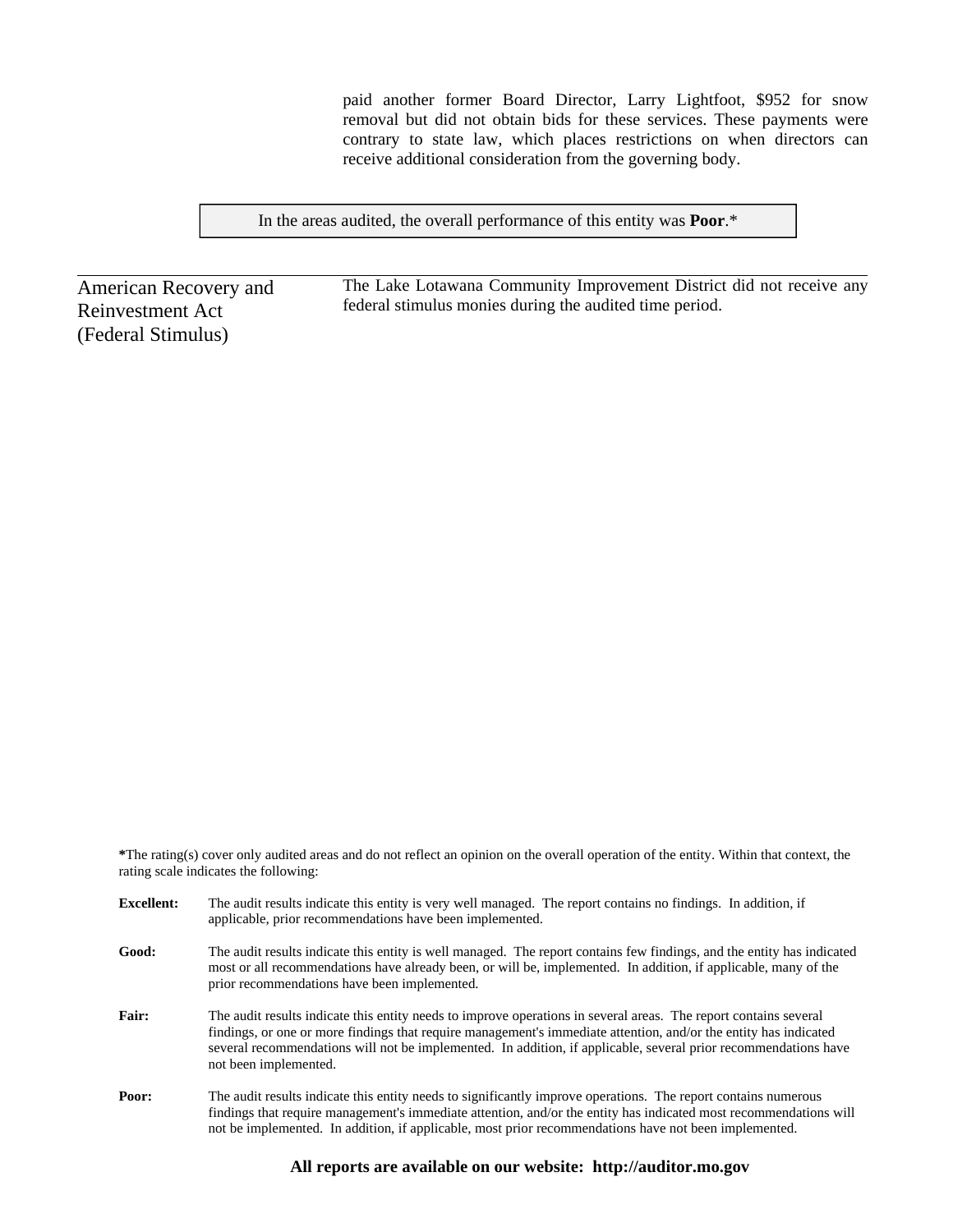# Lake Lotawana Community Improvement District Table of Contents

| <b>State Auditor's Report</b>                                      |        | 2                                                                                                                                                                                 |
|--------------------------------------------------------------------|--------|-----------------------------------------------------------------------------------------------------------------------------------------------------------------------------------|
| <b>Management Advisory</b><br>Report - State Auditor's<br>Findings | 3.     |                                                                                                                                                                                   |
| <b>Organization and Statistical</b><br>Information                 |        | 11<br>Appendixes                                                                                                                                                                  |
|                                                                    | A<br>B | Statement of Receipts, Disbursements, and Changes In Cash -<br><b>District Accounts</b><br>Combined Summary of Financial Activity of District and Bond<br><b>Trustee Accounts</b> |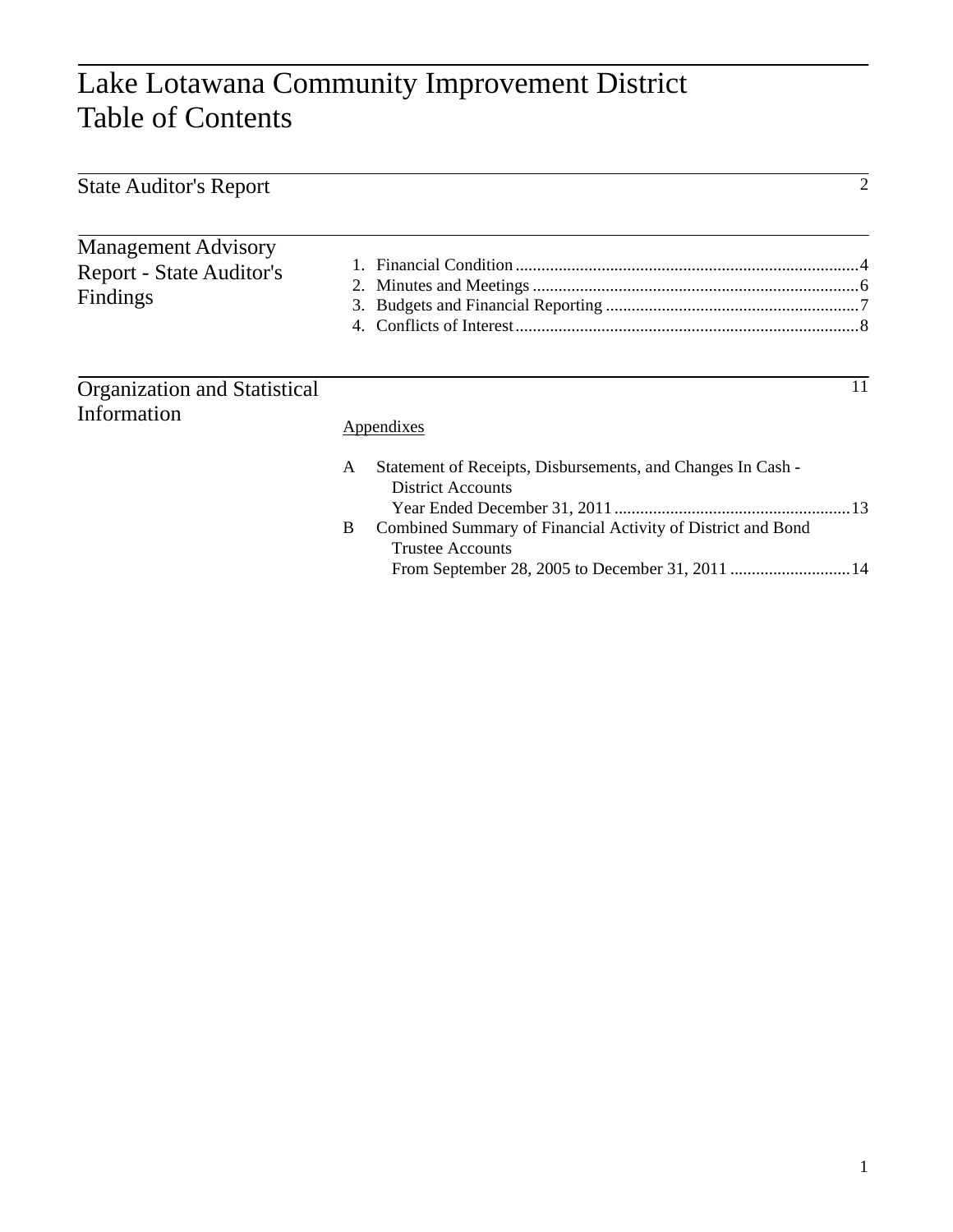

**THOMAS A. SCHWEICH Missouri State Auditor** 

To the Board of Directors Lake Lotawana Community Improvement District

The State Auditor was petitioned under Section 29.230, RSMo, to audit the Lake Lotawana Community Improvement District. We have audited certain operations of the district in fulfillment of our duties. The scope of our audit included, but was not necessarily limited to, the year ended December 31, 2011. The objectives of our audit were to:

- 1. Evaluate the district's internal controls over significant management and financial functions.
- 2. Evaluate the district's compliance with certain legal provisions.
- 3. Evaluate the economy and efficiency of certain management practices and operations, including certain financial transactions.

Our methodology included reviewing minutes of meetings, written policies and procedures, financial records, and other pertinent documents; interviewing various personnel of the district, as well as certain external parties; and testing selected transactions. We obtained an understanding of internal controls that are significant within the context of the audit objectives and assessed whether such controls have been properly designed and placed in operation. We also obtained an understanding of legal provisions that are significant within the context of the audit objectives, and we assessed the risk that illegal acts, including fraud, and violations of contract or other legal provisions could occur. Based on that risk assessment, we designed and performed procedures to provide reasonable assurance of detecting instances of noncompliance significant to those provisions.

We conducted our audit in accordance with the standards applicable to performance audits contained in *Government Auditing Standards*, issued by the Comptroller General of the United States. Those standards require that we plan and perform our audit to obtain sufficient, appropriate evidence to provide a reasonable basis for our findings and conclusions based on our audit objectives. We believe that the evidence obtained provides such a basis.

The accompanying Organization and Statistical Information is presented for informational purposes. This information was obtained from the district's management and was not subjected to the procedures applied in our audit of the district.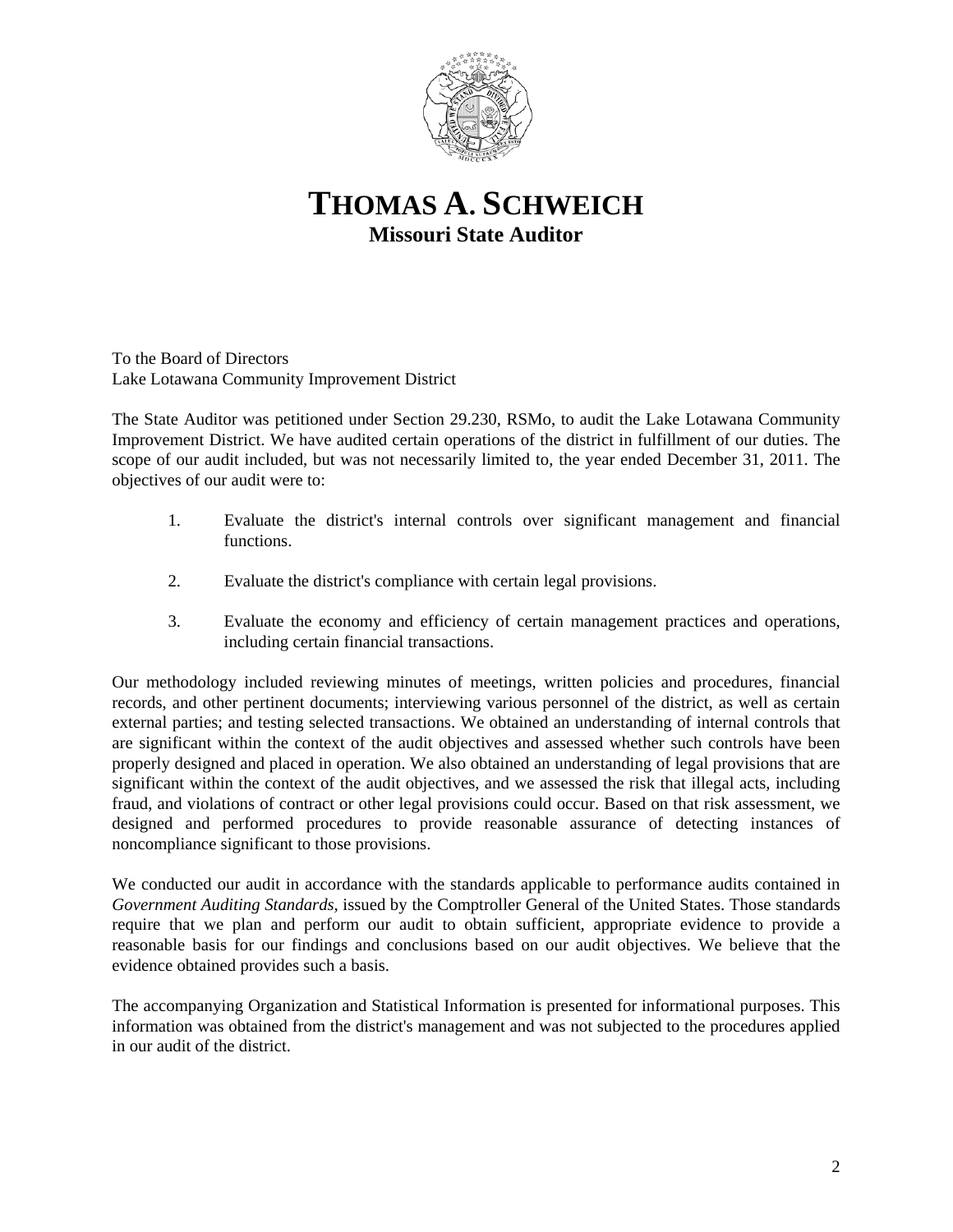For the areas audited, we identified (1) no significant deficiencies in internal controls, (2) noncompliance with legal provisions, and (3) the need for improvement in management practices and procedures. The accompanying Management Advisory Report presents our findings arising from our audit of the Lake Lotawana Community Improvement District.

Thomas A Schwel

 Thomas A. Schweich State Auditor

The following auditors participated in the preparation of this report:

Deputy State Auditor: Harry J. Otto, CPA Director of Audits: Alice M. Fast, CPA, CIA Audit Manager: Randall Gordon, M.Acct., CPA, CGAP In-Charge Auditor: Lori Bryant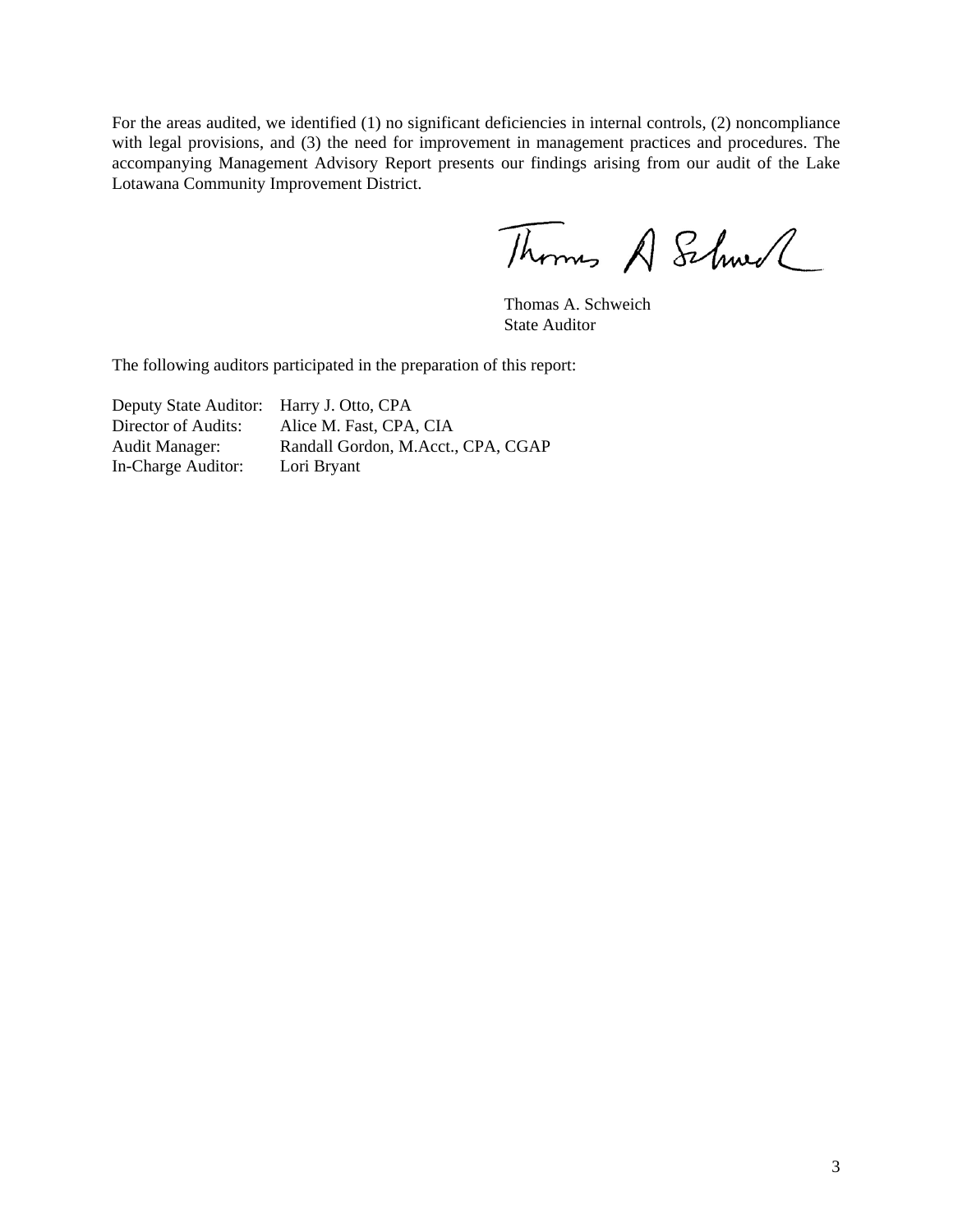# $\mathbf{D}_{\mathbf{on} \alpha}$ Management Advisory Report Lake Lotawana Community Improvement District State Auditor's Findings

| <b>1. Financial Condition</b> | The Lake Lotawana Community Improvement District is in poor financial<br>condition and filed for Chapter 9 bankruptcy in August 2010. The district<br>has not been able to meet required covenants related to bond anticipation<br>bonds (BAB) totaling \$8.85 million issued to pay for the construction of the<br>wastewater treatment plant. In addition, while significant special<br>assessments were calculated, only small amounts were actually billed, and<br>loans totaling \$160,000 were made to the development companies. One loan<br>was made just 2 months before the district defaulted on the BABs. The<br>district continues to operate and maintain the wastewater treatment plant.<br>From its creation in September 2005 through December 2011, the district<br>received approximately \$10,177,000 and spent approximately \$10,149,000.<br>The cash balance of all district accounts at December 31, 2011, was<br>approximately \$23,000, with the bond trustee holding an additional \$5,000. |
|-------------------------------|------------------------------------------------------------------------------------------------------------------------------------------------------------------------------------------------------------------------------------------------------------------------------------------------------------------------------------------------------------------------------------------------------------------------------------------------------------------------------------------------------------------------------------------------------------------------------------------------------------------------------------------------------------------------------------------------------------------------------------------------------------------------------------------------------------------------------------------------------------------------------------------------------------------------------------------------------------------------------------------------------------------------|
| Bond issues                   | The district received \$8.85 million from two BAB issues. The first issue in<br>2006 totaled \$7 million and the second issue in 2007 totaled \$1.85 million.<br>These bonds matured on July 1, 2011, at which time the entire \$8.85 million<br>principal amount plus all accrued interest became due. The district intended<br>to issue refunding revenue bonds to pay off the BABs, and these bonds were<br>expected to have a maturity of 20 years. However, the district was unable to<br>obtain financing for the refunding revenue bonds. The approved bankruptcy<br>court plan extended the maturity date of the bonds by 5 years to July 1,<br>2016, and significantly lowered the interest rate paid to bondholders. Some<br>of the bond proceeds were used as follows:                                                                                                                                                                                                                                      |
|                               | Approximately \$4.7 million paid for the construction of the wastewater<br>treatment plant and necessary gathering and transmission lines for the<br>plant.                                                                                                                                                                                                                                                                                                                                                                                                                                                                                                                                                                                                                                                                                                                                                                                                                                                            |
|                               | Interest of approximately \$2.7 million paid to bond holders. BAB<br>proceeds of almost \$2 million were deposited in capitalized interest<br>accounts held by the bond trustee, and these monies were used to make<br>the interest payments until these monies ran out in March 2010. The<br>bond trustee then used monies from the debt service reserve accounts to<br>make required payments. The district defaulted on the BABs when it<br>was unable to replenish the debt service reserve accounts held by the<br>bond trustee.                                                                                                                                                                                                                                                                                                                                                                                                                                                                                  |
|                               | Repayment of a \$600,000 "bridge" loan obtained in May 2006.                                                                                                                                                                                                                                                                                                                                                                                                                                                                                                                                                                                                                                                                                                                                                                                                                                                                                                                                                           |
|                               | Repayment of a \$125,000 loan obtained in February 2007 from<br>Lightfoot Development, LLC.                                                                                                                                                                                                                                                                                                                                                                                                                                                                                                                                                                                                                                                                                                                                                                                                                                                                                                                            |

The remaining funds were used as shown on Appendix B.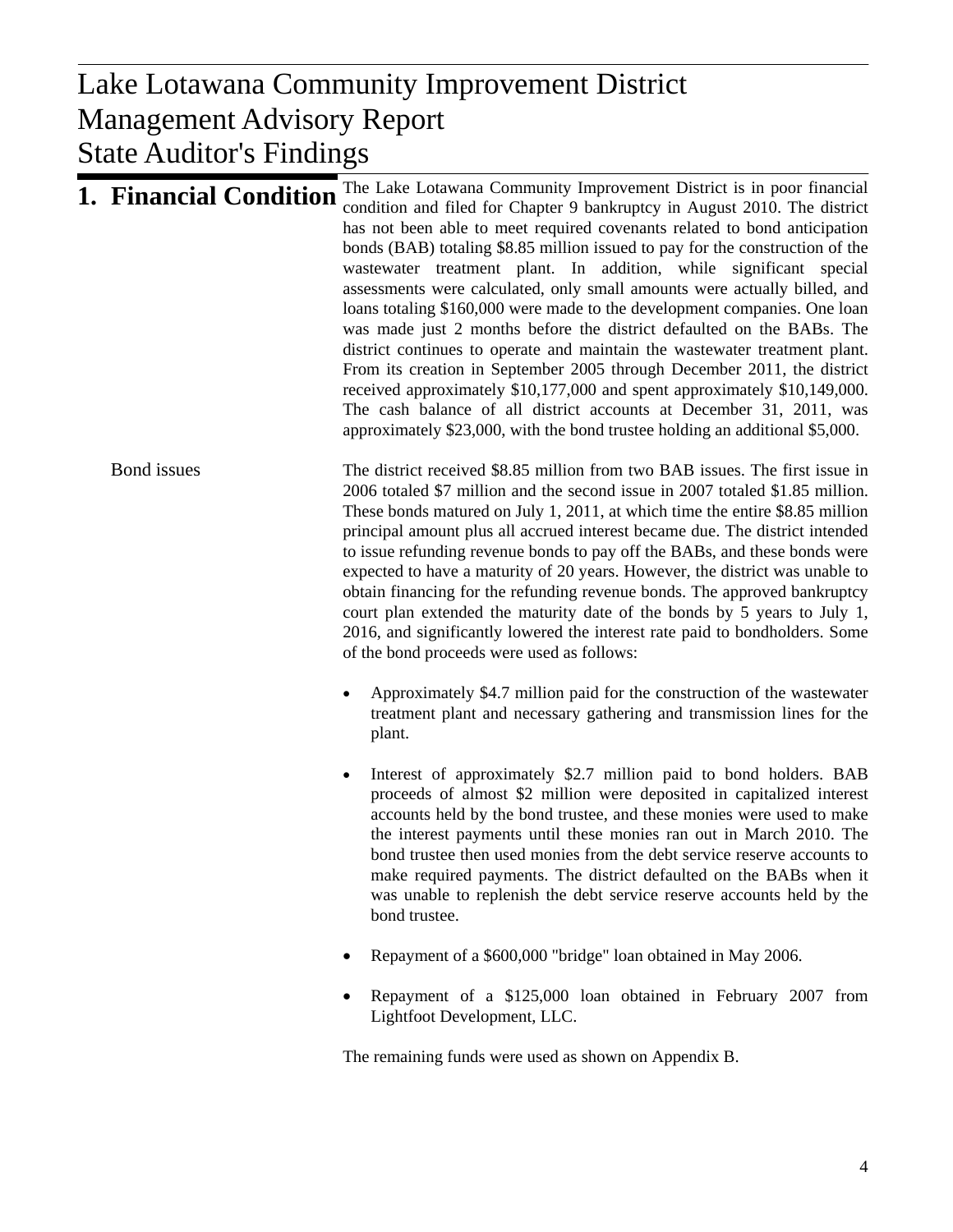

Lake Lotawana Community Improvement District Management Advisory Report - State Auditor's Findings

| Special assessments               | Special assessments collected were not adequate to make interest payments<br>on the BABs in 2010 after the capitalized interest accounts were depleted.<br>Special assessments collected were substantially less than calculated<br>assessments.                                                                                                                                                                                                                                                                                                                                                                                                                                                                                                                                                                                                                                                                                                                                                                                                                                                                                                                                                                                                                                                                                                                                                                                                                                                                                                                                                                                                                                                                                                                                                                                                                                                          |
|-----------------------------------|-----------------------------------------------------------------------------------------------------------------------------------------------------------------------------------------------------------------------------------------------------------------------------------------------------------------------------------------------------------------------------------------------------------------------------------------------------------------------------------------------------------------------------------------------------------------------------------------------------------------------------------------------------------------------------------------------------------------------------------------------------------------------------------------------------------------------------------------------------------------------------------------------------------------------------------------------------------------------------------------------------------------------------------------------------------------------------------------------------------------------------------------------------------------------------------------------------------------------------------------------------------------------------------------------------------------------------------------------------------------------------------------------------------------------------------------------------------------------------------------------------------------------------------------------------------------------------------------------------------------------------------------------------------------------------------------------------------------------------------------------------------------------------------------------------------------------------------------------------------------------------------------------------------|
|                                   | Bond proceeds were used to establish the capitalized interest accounts<br>and these accounts were set up to make future interest payments. The<br>special assessments on the lands owned by the development companies<br>were the majority of the special assessments calculated; however, only<br>small amounts were provided to the Jackson County Collector to be<br>billed to the development companies along with property taxes. For<br>example, the total special assessment calculated for 2009, 2008, and<br>2007 was \$2,047,836 for the development companies, but the amounts<br>actually billed only totaled \$25,216. Monies in the capitalized interest<br>accounts were used as credits against special assessments of the<br>development companies. In addition, the total special assessment<br>calculated for the convenience store/restaurant located in the district<br>was \$15,627 and the special assessment actually billed was \$2,502, and<br>monies in the capitalized interest accounts were used as credits against<br>special assessments of the convenience store/restaurant. For 2010, the<br>special assessments calculated and billed for all property owners totaled<br>\$741,885; however, only approximately \$23,000 was collected on these<br>assessments as the development companies did not pay their<br>assessments. Subsequently, during the bankruptcy proceedings, the<br>special assessments calculated were revised down to approximately<br>\$194,000, and a similar amount of assessments were calculated and<br>billed for 2011. Special assessments collected were deposited into the<br>Special Assessment and Sales Tax Fund. The interest on the bonds was<br>paid from the capitalized interest accounts. It appears this arrangement<br>was primarily to the benefit of the developers rather than the community<br>improvement district (CID). |
|                                   | Agricultural lots were determined not to have benefited from the<br>construction of the sanitary sewerage system, and no special<br>assessments were levied on agricultural lots.                                                                                                                                                                                                                                                                                                                                                                                                                                                                                                                                                                                                                                                                                                                                                                                                                                                                                                                                                                                                                                                                                                                                                                                                                                                                                                                                                                                                                                                                                                                                                                                                                                                                                                                         |
|                                   | Development within the district has been much slower than projected.<br>As of the bankruptcy filing, approximately 25 houses had been built on<br>the 352 lots in the residential development, and the only commercial<br>developments are a bank and convenience store/restaurant. Therefore,<br>there were significantly fewer homes built than anticipated and no<br>additional commercial development occurred on which special<br>assessments would be assessed for collection.                                                                                                                                                                                                                                                                                                                                                                                                                                                                                                                                                                                                                                                                                                                                                                                                                                                                                                                                                                                                                                                                                                                                                                                                                                                                                                                                                                                                                      |
| Loans to development<br>companies | The district made loans of \$100,000 to Lone Summit Development Group<br>in June 2007 and \$60,000 to Lightfoot Development, LLC, in January 2010,                                                                                                                                                                                                                                                                                                                                                                                                                                                                                                                                                                                                                                                                                                                                                                                                                                                                                                                                                                                                                                                                                                                                                                                                                                                                                                                                                                                                                                                                                                                                                                                                                                                                                                                                                        |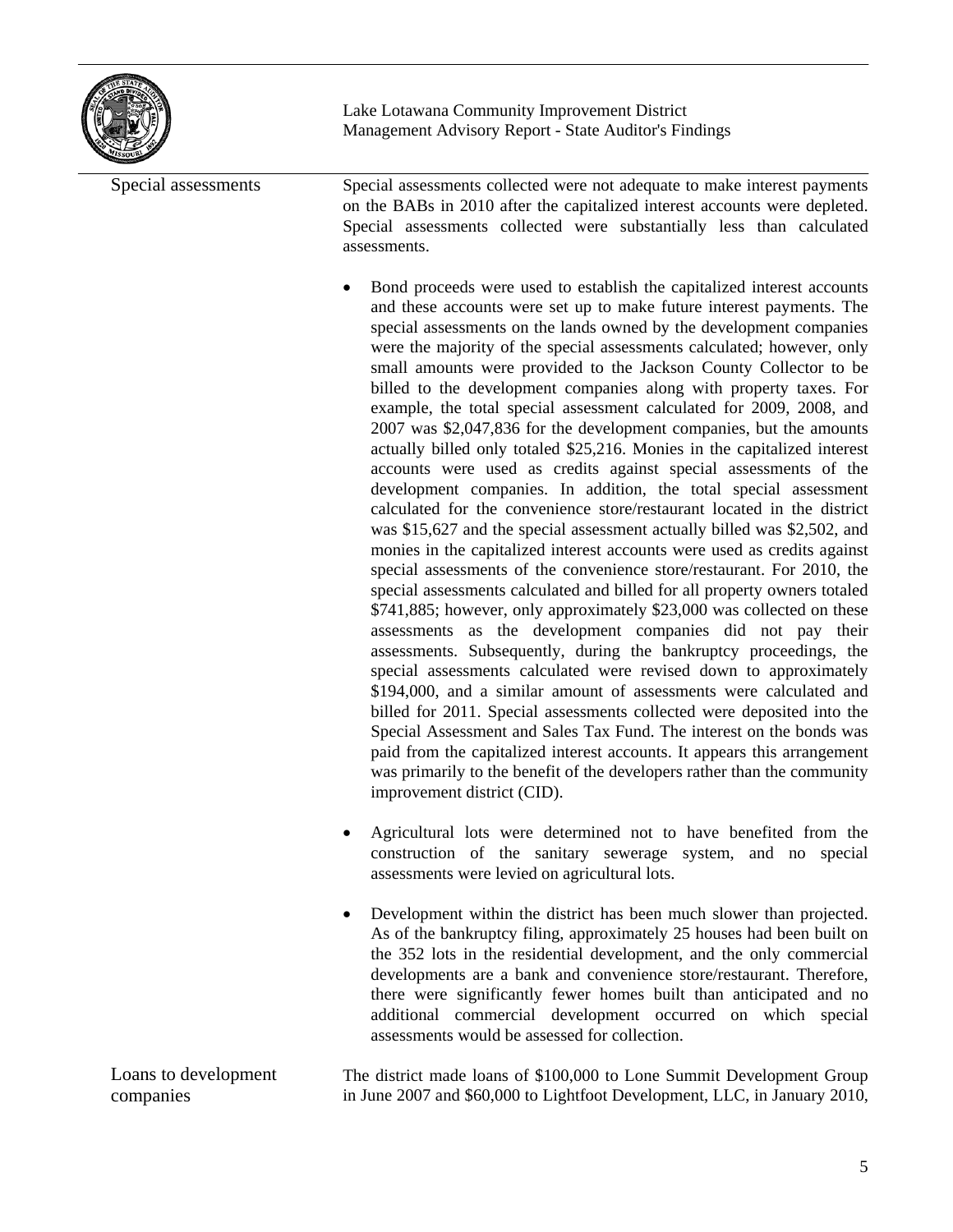

Lake Lotawana Community Improvement District Management Advisory Report - State Auditor's Findings

|                                   | which have not been repaid as of June 29, 2012. The resolutions passed by<br>the district in June 2007 and January 2010 approving these loans indicated<br>the monies were to be used to pay expenses incurred to obtain water<br>facilities and service to their properties within the district and the loans<br>would be repaid through special assessments and with sales tax revenues<br>generated within the district. The loans do not indicate when repayments are<br>due. Section 67.1461.13, RSMo, does allow for the district to loan monies;<br>however, the lack of a timely repayment requirement does not seem<br>reasonable. Lightfoot Development, LLC, has since filed for bankruptcy and<br>its property was foreclosed on by a bank in December 2010. In addition, the<br>district defaulted on the BABs in March 2010, just 2 months after making<br>the \$60,000 loan. |
|-----------------------------------|---------------------------------------------------------------------------------------------------------------------------------------------------------------------------------------------------------------------------------------------------------------------------------------------------------------------------------------------------------------------------------------------------------------------------------------------------------------------------------------------------------------------------------------------------------------------------------------------------------------------------------------------------------------------------------------------------------------------------------------------------------------------------------------------------------------------------------------------------------------------------------------------|
| Overall conclusion                | The failure to collect sufficient special assessments, along with loaning<br>monies for which there has been no repayment, has contributed to the<br>district not having sufficient monies to make required bond payments and<br>defaulting on the bonds, and filing for bankruptcy.                                                                                                                                                                                                                                                                                                                                                                                                                                                                                                                                                                                                        |
| Recommendation                    | The Board of Directors continue to work with the bankruptcy court and<br>develop a long range plan to pay off its bonds and fund future operations<br>and maintenance costs of the wastewater treatment plant. In addition, the<br>Board of Directors should consult with legal counsel regarding the legality<br>of the loans and credits granted.                                                                                                                                                                                                                                                                                                                                                                                                                                                                                                                                         |
| <b>Auditee's Response</b>         | The Board of Directors provided the following written response:                                                                                                                                                                                                                                                                                                                                                                                                                                                                                                                                                                                                                                                                                                                                                                                                                             |
|                                   | The Auditor's recommendations are accepted without reservation.                                                                                                                                                                                                                                                                                                                                                                                                                                                                                                                                                                                                                                                                                                                                                                                                                             |
| 2. Minutes and<br><b>Meetings</b> | Minutes for closed meetings are not maintained as required. In addition, the<br>minutes for open meetings do not document the specific section of law that<br>allows for the closed meeting and do not always document the specific<br>reason for closing the meeting, and the roll call vote for holding a closed<br>meeting was not always taken and/or recorded in the open minutes. In<br>addition, no Board meetings were held between September 19, 2011, and<br>April 12, 2012.                                                                                                                                                                                                                                                                                                                                                                                                      |
|                                   | Section 610.020.7, RSMo, requires minutes be kept for all closed meetings<br>and Section 610.022, RSMo, requires that before any meeting may be<br>closed, the question of holding the closed meeting and the reason for the<br>closed meeting, including reference to a specific section of the law, shall be<br>voted on during an open meeting. These reasons and the corresponding<br>votes to close the meeting should be documented in the open minutes to<br>demonstrate compliance with statutory provisions. District bylaws require<br>board meetings be held no less often than quarterly.                                                                                                                                                                                                                                                                                       |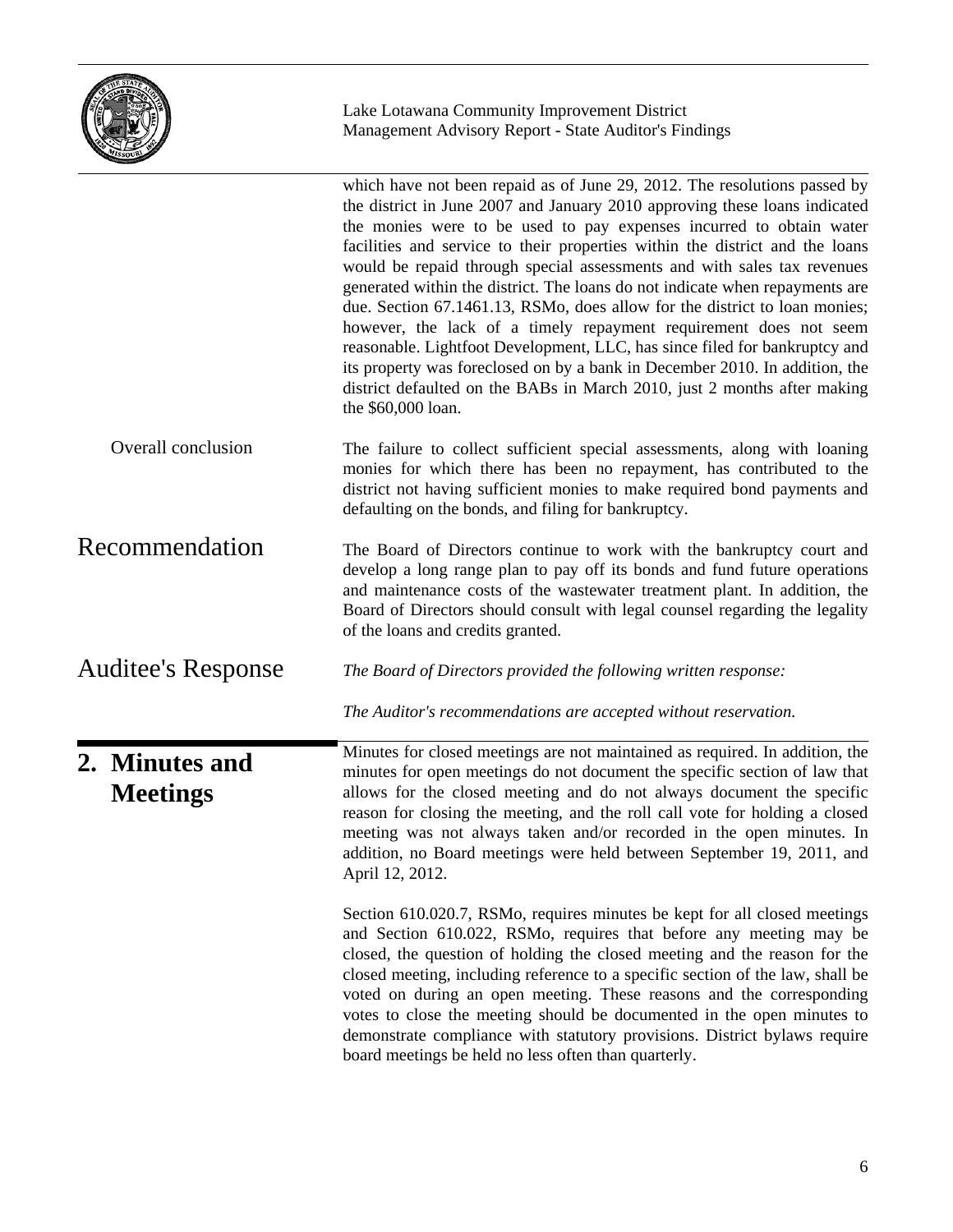|                                                        | Lake Lotawana Community Improvement District<br>Management Advisory Report - State Auditor's Findings                                                                                                                                                                                                                                                                                                                                                                                                                                                 |
|--------------------------------------------------------|-------------------------------------------------------------------------------------------------------------------------------------------------------------------------------------------------------------------------------------------------------------------------------------------------------------------------------------------------------------------------------------------------------------------------------------------------------------------------------------------------------------------------------------------------------|
| Recommendation                                         | The Board of Directors ensure minutes are prepared and retained for all<br>closed meetings, roll call votes to close meetings are taken during open<br>meetings, and the specific statute and subsection allowing closure is noted<br>in the open meeting minutes. In addition, meetings should be held as<br>required.                                                                                                                                                                                                                               |
| <b>Auditee's Response</b>                              | The Board of Directors provided the following written response:                                                                                                                                                                                                                                                                                                                                                                                                                                                                                       |
|                                                        | The Auditor's recommendation is accepted without reservation.                                                                                                                                                                                                                                                                                                                                                                                                                                                                                         |
| 3. Budgets and<br><b>Financial</b><br><b>Reporting</b> | The district does not properly prepare budgets, or prepare and submit<br>accurate required financial reports.                                                                                                                                                                                                                                                                                                                                                                                                                                         |
| 3.1 Budgets                                            | Annual budgets do not contain all elements required by state law. District<br>budgets did not include the beginning and projected ending fund balances.<br>By not including the fund balance, there is no assurance the budget was<br>balanced. In addition, the budgets lacked required information including a<br>budget message, budget summary, actual receipts and disbursements from<br>the 2 preceding years, and district indebtedness information.                                                                                           |
|                                                        | Section 67.010, RSMo, requires each political subdivision to prepare an<br>annual budget that presents a complete financial plan for the ensuing budget<br>year and outlines the various information to be included in the budget. A<br>complete and well planned budget, in addition to meeting statutory<br>requirements, can serve as a useful management tool by establishing<br>specific financial expectations for each area of district operations. It also<br>assists in informing the public about district operations and current finances. |
| 3.2 Financial reporting                                | The district has not submitted annual financial reports to the State Auditor's<br>office. In addition, reports submitted to the City of Lake Lotawana and the<br>Missouri Department of Economic Development (DED) were not accurate.<br>The district included approximately \$176,000 in "operating income reserve"<br>as income on its 2010 year-end financial reports which overstates revenues<br>collected for the year, and a \$60,000 loan made by the district was not<br>reported.                                                           |
|                                                        | Section 105.145, RSMo, requires each political subdivision to file an annual<br>report of its financial transactions with the State Auditor's office. In<br>addition, Section 67.1471.4, RSMo, indicates the district shall submit a<br>report to the city and the DED stating the services provided, revenues<br>collected, and expenditures made by the district during such fiscal year.                                                                                                                                                           |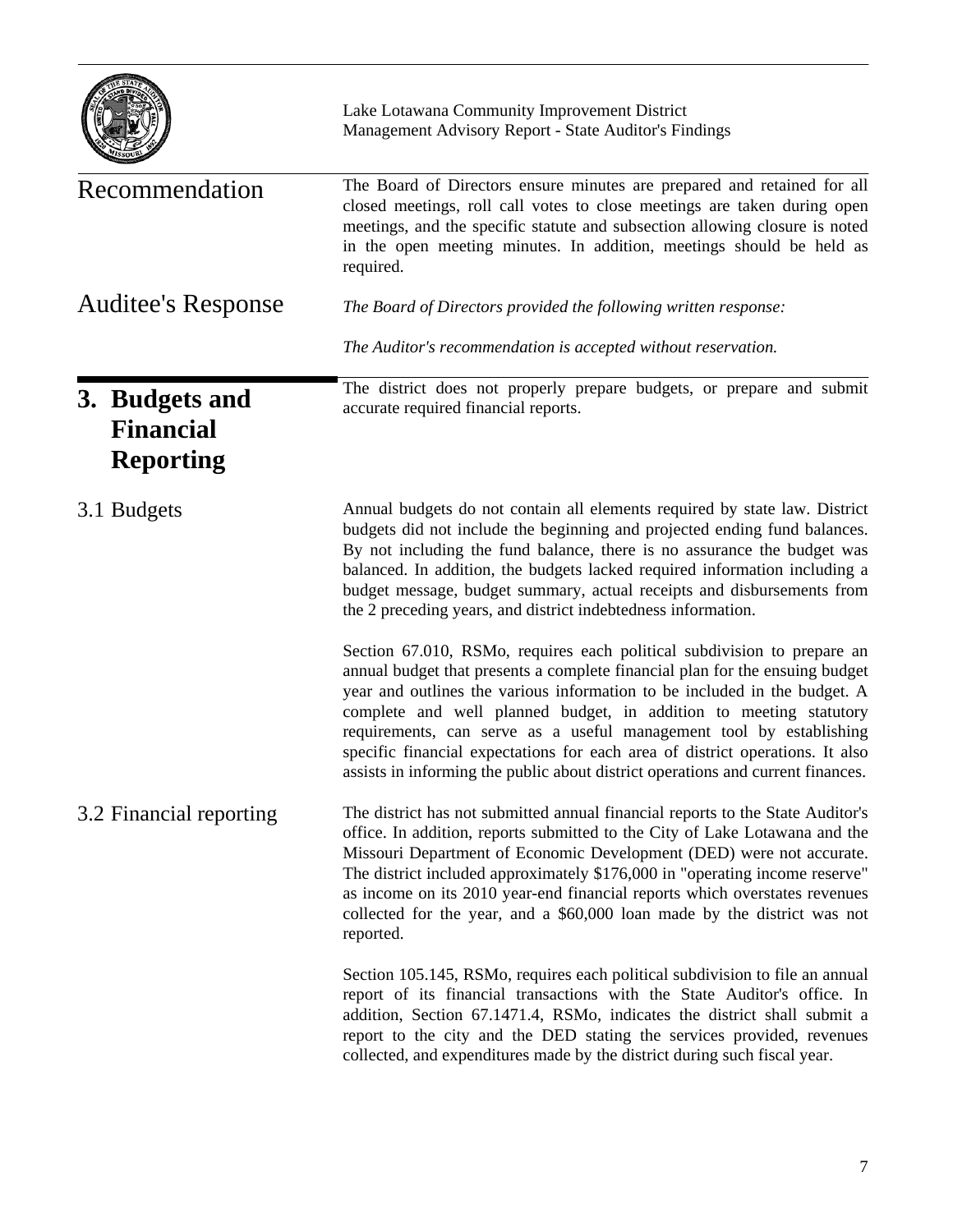|                                     |                         | Lake Lotawana Community Improvement District<br>Management Advisory Report - State Auditor's Findings                                                                                                                                                                                                                                                                                                                                                                                                                                                                                                                                                                                                                                           |  |
|-------------------------------------|-------------------------|-------------------------------------------------------------------------------------------------------------------------------------------------------------------------------------------------------------------------------------------------------------------------------------------------------------------------------------------------------------------------------------------------------------------------------------------------------------------------------------------------------------------------------------------------------------------------------------------------------------------------------------------------------------------------------------------------------------------------------------------------|--|
| Recommendations                     | The Board of Directors: |                                                                                                                                                                                                                                                                                                                                                                                                                                                                                                                                                                                                                                                                                                                                                 |  |
|                                     | 3.1                     | Ensure district budgets include all elements required by law.                                                                                                                                                                                                                                                                                                                                                                                                                                                                                                                                                                                                                                                                                   |  |
|                                     | 3.2                     | Submit accurate and timely financial reports to the city and state<br>agencies as required by law.                                                                                                                                                                                                                                                                                                                                                                                                                                                                                                                                                                                                                                              |  |
| <b>Auditee's Response</b>           |                         | The Board of Directors provided the following written responses:                                                                                                                                                                                                                                                                                                                                                                                                                                                                                                                                                                                                                                                                                |  |
|                                     | 3.1                     | The Board has already asked its Certified Public Accountant to<br>assist in preparing the budget to include all elements required by<br>law. He has responded that the task will be priority with his office<br>and the Board expects full compliance with the timing required by<br>law for the necessary reports.                                                                                                                                                                                                                                                                                                                                                                                                                             |  |
|                                     | 3.2                     | The Auditor's recommendation is accepted without reservation.                                                                                                                                                                                                                                                                                                                                                                                                                                                                                                                                                                                                                                                                                   |  |
| 4. Conflicts of Interest            |                         | Two directors voted to approve a loan to the development company they<br>represented and remained on the Board after no longer meeting the Board<br>requirements. In addition, two directors were paid for additional services<br>provided to the district.                                                                                                                                                                                                                                                                                                                                                                                                                                                                                     |  |
| 4.1 Board of Directors              |                         | Klonda Holt and Pat Holt, two former district Directors representing<br>Lightfoot Development, LLC, voted to approve a \$60,000 loan to Lightfoot<br>Development, LLC, in January 2010. In addition, after the property owned<br>by the development company was foreclosed on in December 2010, these<br>two Directors remained on the district's Board until September 15, 2011,<br>even though they no longer met the requirements to serve on the Board<br>since the land was no longer owned by their development company.                                                                                                                                                                                                                  |  |
|                                     |                         | Personal interests in business matters of the district create actual or the<br>appearance of conflicts of interest. In addition, Section 67.1451.2, RSMo,<br>and district bylaws require directors to be either an owner or legally<br>authorized representative of real property in the district or of a business<br>operating within the district, or a registered voter within the district.                                                                                                                                                                                                                                                                                                                                                 |  |
| 4.2 Additional services<br>provided |                         | Former Board President Klonda Holt requested compensation for work she<br>performed for the district including depositing monthly sewer fees and<br>various administrative services. The Board determined it was not<br>appropriate to pay a director a salary; however, decided it would be<br>appropriate to pay \$150 per month to lease the non-exclusive use of office<br>furniture and office equipment. The lease was between Lightfoot<br>Development, LLC, and the district, and the Board President signed the<br>lease agreement as managing member of the development company.<br>However, the invoices submitted for the monthly \$150 payment described<br>various services performed with no mention of the lease and the checks |  |

 $\overline{\phantom{a}}$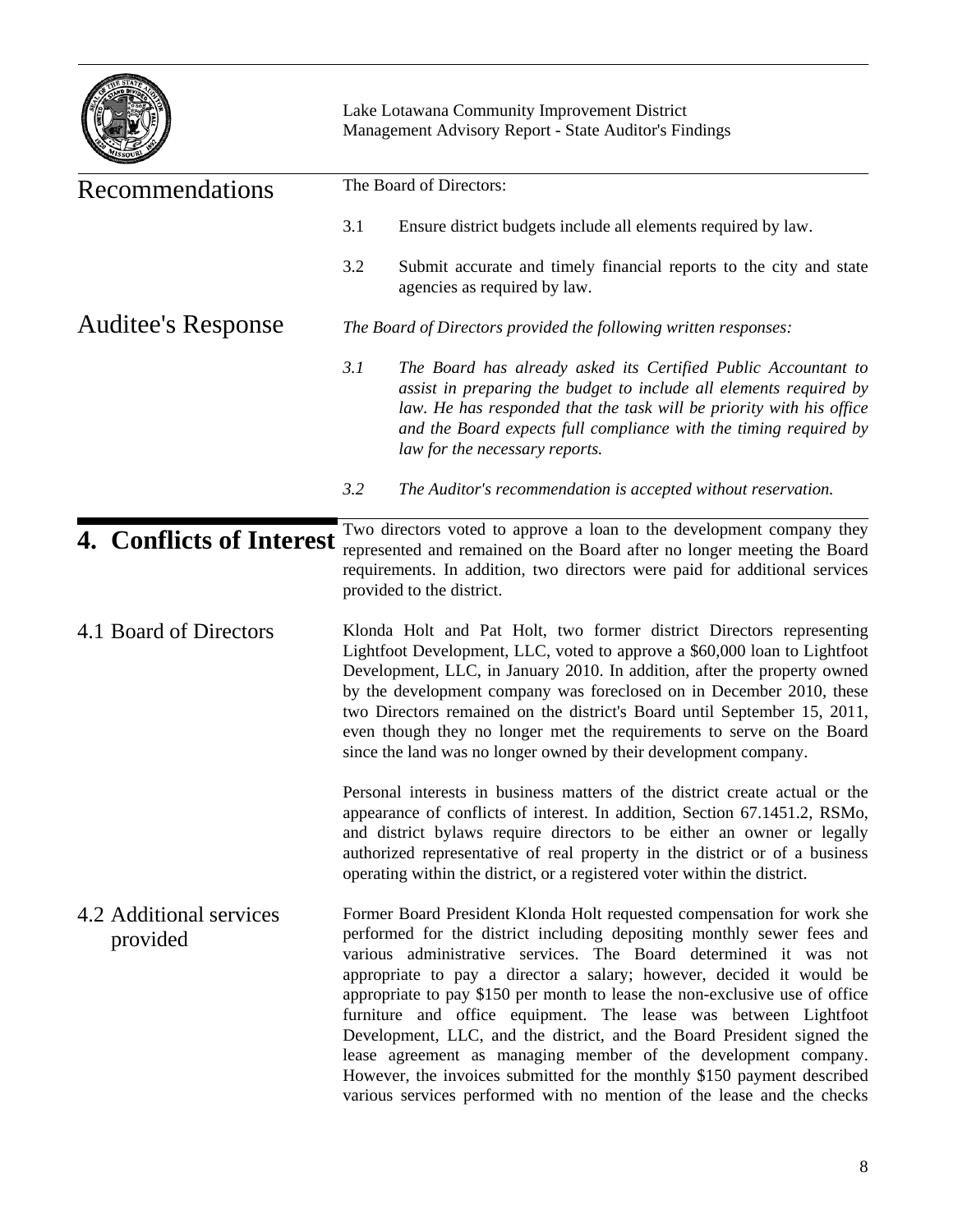|                    | Lake Lotawana Community Improvement District<br>Management Advisory Report - State Auditor's Findings                                                                                                                                                                                                                                                                                                                                                                                                        |  |
|--------------------|--------------------------------------------------------------------------------------------------------------------------------------------------------------------------------------------------------------------------------------------------------------------------------------------------------------------------------------------------------------------------------------------------------------------------------------------------------------------------------------------------------------|--|
|                    | were made payable to Klonda Holt personally rather than to the<br>development company. In addition, the payments continued after the office<br>space being leased was foreclosed on by the bank in December 2010.<br>Klonda Holt was paid \$1,650 in 2011 and \$1,800 in 2010. Another former<br>Board Director, Larry Lightfoot, was paid \$952 in January 2010 for snow<br>removal without any bids being obtained.                                                                                        |  |
|                    | Section 105.458, RSMo, prohibits a member of a governing body from<br>performing any service for that political subdivision for any consideration<br>other than the compensation provided for the performance of his or her<br>official duties which involve more than \$500 per transaction or \$5,000 per<br>year unless the transaction is made pursuant to an award on a contract let<br>after public notice and competitive bidding, provided that the bid or offer<br>accepted is the lowest received. |  |
| Recommendations    | The Board of Directors:                                                                                                                                                                                                                                                                                                                                                                                                                                                                                      |  |
|                    | 4.1<br>Ensure directors abstain from voting on related party transactions.<br>The Board should require directors meet the requirements for being<br>a director and, if circumstances change, request their resignation<br>from the Board.                                                                                                                                                                                                                                                                    |  |
|                    | 4.2<br>Comply with state law relating to the compensation of district<br>officials.                                                                                                                                                                                                                                                                                                                                                                                                                          |  |
| Auditee's Response | The Board of Directors provided the following written response:                                                                                                                                                                                                                                                                                                                                                                                                                                              |  |
|                    | 4.1<br>No Director has ever voted on a related party transaction. The<br>minutes were prepared in error.                                                                                                                                                                                                                                                                                                                                                                                                     |  |
|                    | 4.2<br>The Auditor's recommendation is accepted without reservation.                                                                                                                                                                                                                                                                                                                                                                                                                                         |  |
|                    | Kent Reese, a member of the Board of Directors, provided the following<br>separate written response:                                                                                                                                                                                                                                                                                                                                                                                                         |  |
|                    | 4.1<br>I disagree wholeheartedly that just in these instances the minutes of<br>meeting are incorrect, and that the following review and vote to<br>validate the previous minutes of meeting are incorrect. I do not<br>think the CID board has the luxury or flexibility to claim certain<br>minutes of meeting are incorrect and the rest or infallible without<br>further investigation and due process. An example is that often,                                                                        |  |

*think the CID board has the luxury or flexibility to claim certain infallible without furthering is that often, when I have attended the board meetings, my very detailed notes show matters that were discussed or conclusions that are not entered into the minutes of meeting or do not reflect what was concluded.*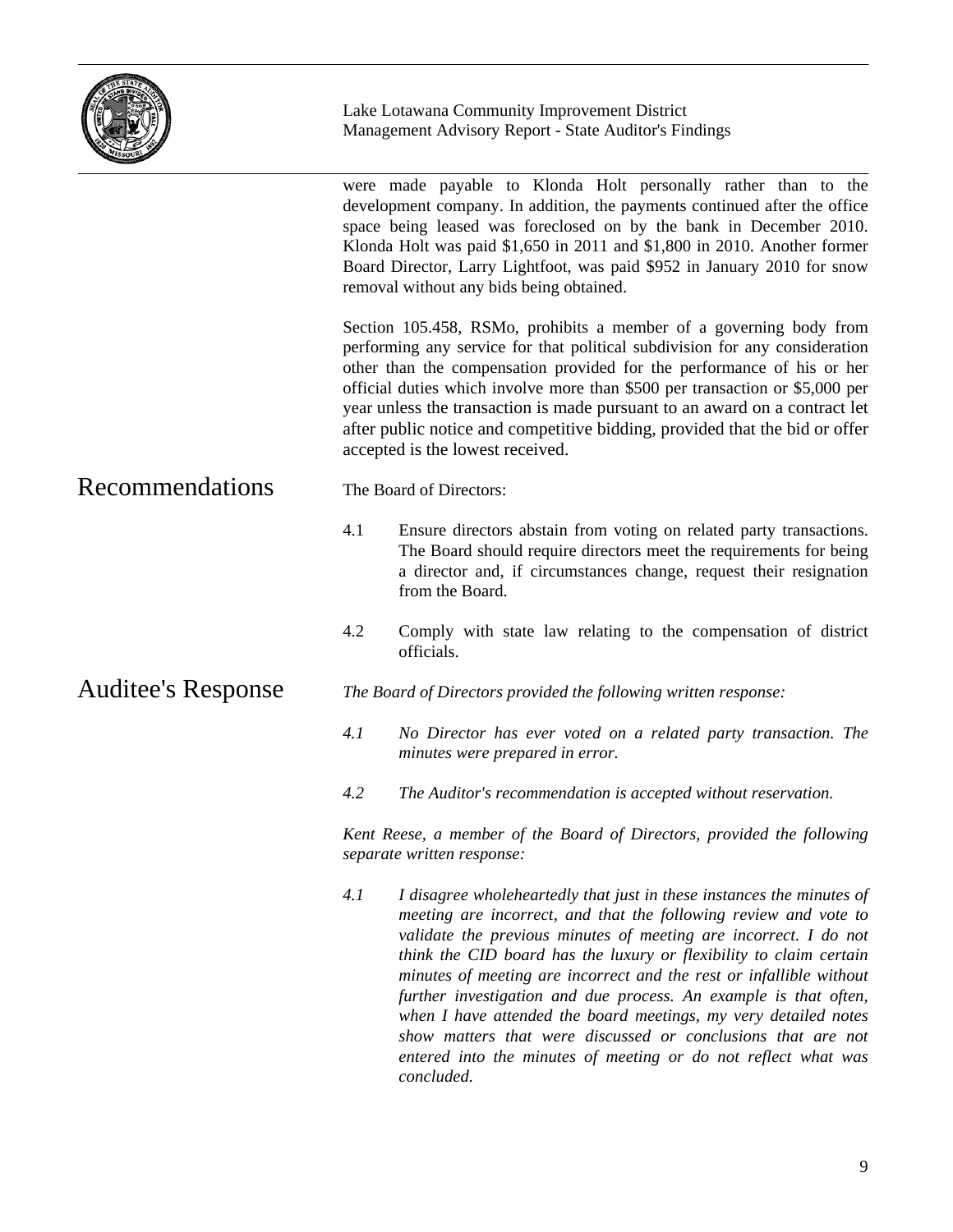

Lake Lotawana Community Improvement District Management Advisory Report - State Auditor's Findings

> *And whether or not they voted for themselves in the matter of loans I think is immaterial. I believe it's a clear conflict of interest given their joint business ventures that they had the flexibility to vote and lend each other money out of the CID funds - at which lending was never time bound, carried interest, nor ever repaid according to all records researched. In fact, the minutes of meeting stated that they would be repaid when the person "sold property". I don't think the conflict of interest issue is only that they may have voted for loans*  for themselves, but that they actually gave each other loans given *their apparent tight relationships with each other.*

## Auditor's Comment

4.1 The Board of Trustees attested to the accuracy of the January 2010 meeting minutes by reviewing and approving them at a subsequent meeting.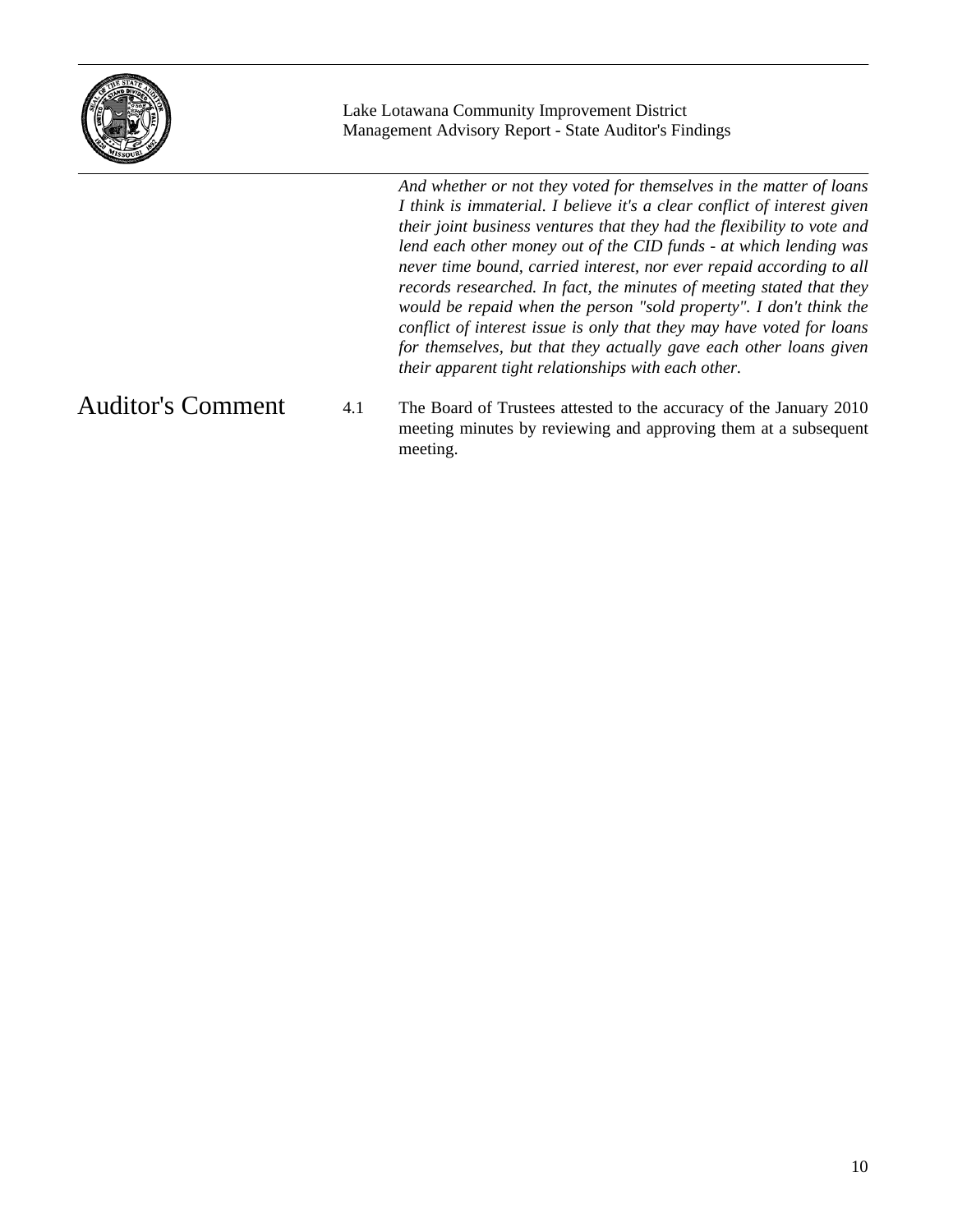## istical Information Organization and Statistical Information Organization and Statistical Information Lake Lotawana Community Improvement District

The Lake Lotawana Community Improvement District is located in Jackson County. The purpose of the district is to construct sanitary sewer facilities and to provide, maintain, and operate streets, sidewalks, surface water control, and open space within the district. The district was established under the Community Improvement District Act, Sections 67.1401 through 67.1571, RSMo. In 2005, 100 percent of the real property owners submitted a petition to the City of Lake Lotawana to establish a Community Improvement District. The property owners were the Gibson Family Limited Partnership; Lightfoot Development, LLC; Lone Summit Development Group; and Lone Summit Bank. City of Lake Lotawana Ordinance No. 765, adopted September 28, 2005, formally established the district. The district issued bond anticipation bonds of \$7 million in 2006 and bond anticipation bonds of \$1.85 million in 2007. As of August 2010, approximately 25 homes had been built on 352 lots in the residential development and the only commercial developments were the Lone Summit Bank and the Gibson General Store. The land owned by Lightfoot Development, LLC, was foreclosed on in December 2010.

The district government consists of a five-member board of directors. The board members serve 4-year terms without compensation. The petition submitted to the city requesting the district be established included a request for specific people to be appointed to the initial board of directors, all of which were owners of the real property in the district. Section 67.1451.2, RSMo, and district bylaws require directors to be at least 18 years old and either an owner of real property in the district or of a business operating within the district, or a registered voter within the district. The original board members were : Board of Directors

| Klonda Holt, President                       | property owner |
|----------------------------------------------|----------------|
| Dennis Tenney, Vice President property owner |                |
| Charles Gibson, Secretary                    | property owner |
| Judy Gibson, Treasurer                       | property owner |
| Joe Holt                                     | property owner |
| Larry Lightfoot                              | property owner |

The Board approved Resolution No. 2011-01 in January 2011, to reduce the number of directors from six to five. Members of the Board (one vacancy) at December 31, 2011, were:

| Dennis Tenney, President  | property owner |
|---------------------------|----------------|
| Charles Gibson, Secretary | property owner |
| Judy Gibson, Treasurer    | property owner |
| <b>Kent Reese</b>         | resident       |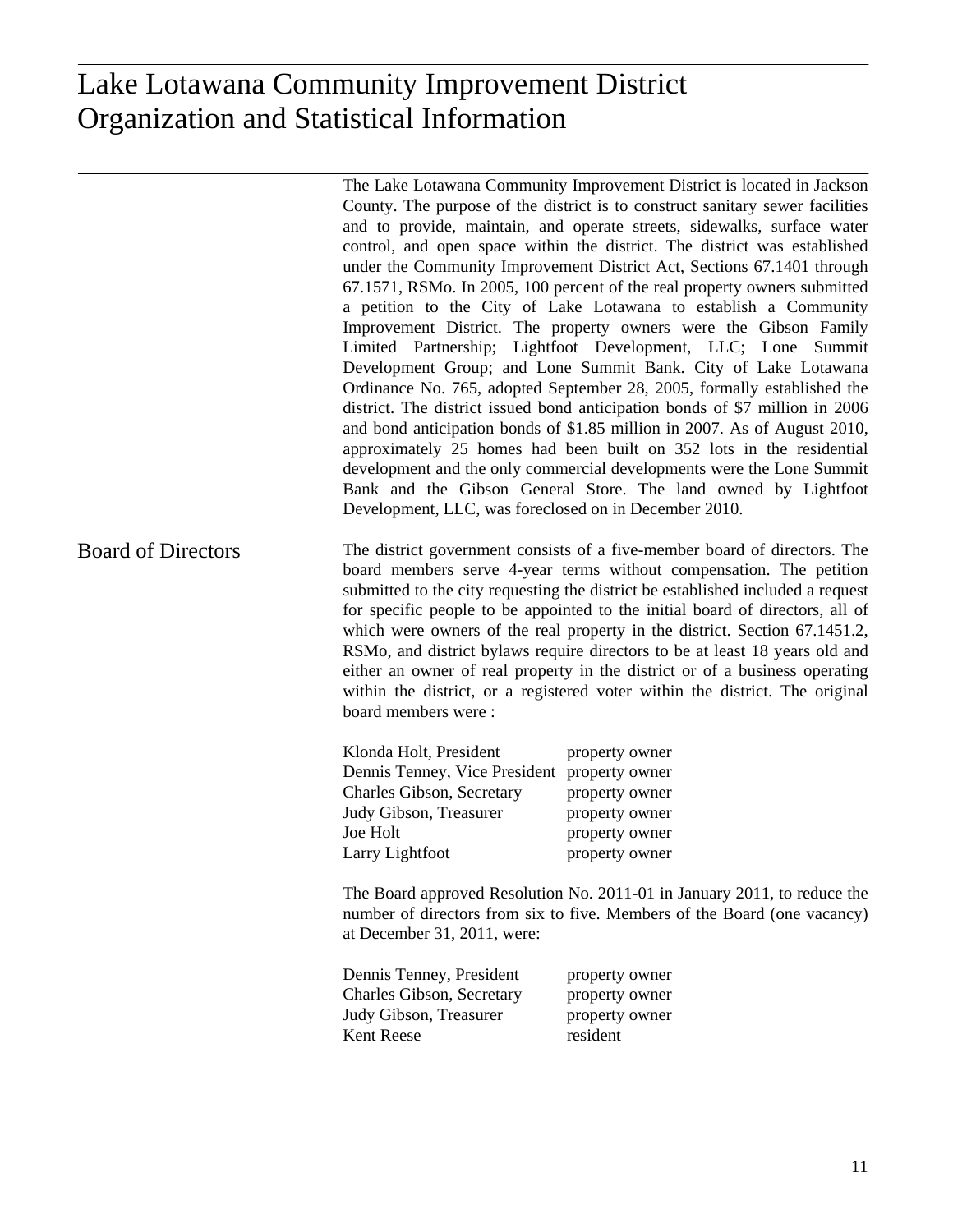

Lake Lotawan Community Improvement District Organization and Statistical Information

| American Recovery and<br>Reinvestment Act 2009<br>(Federal Stimulus) | The Lake Lotawana Community Improvement District did not receive any<br>federal stimulus monies during the year ended December 31, 2011. |
|----------------------------------------------------------------------|------------------------------------------------------------------------------------------------------------------------------------------|
| <b>Financial Activity</b>                                            | A summary of the district's financial activity follows:                                                                                  |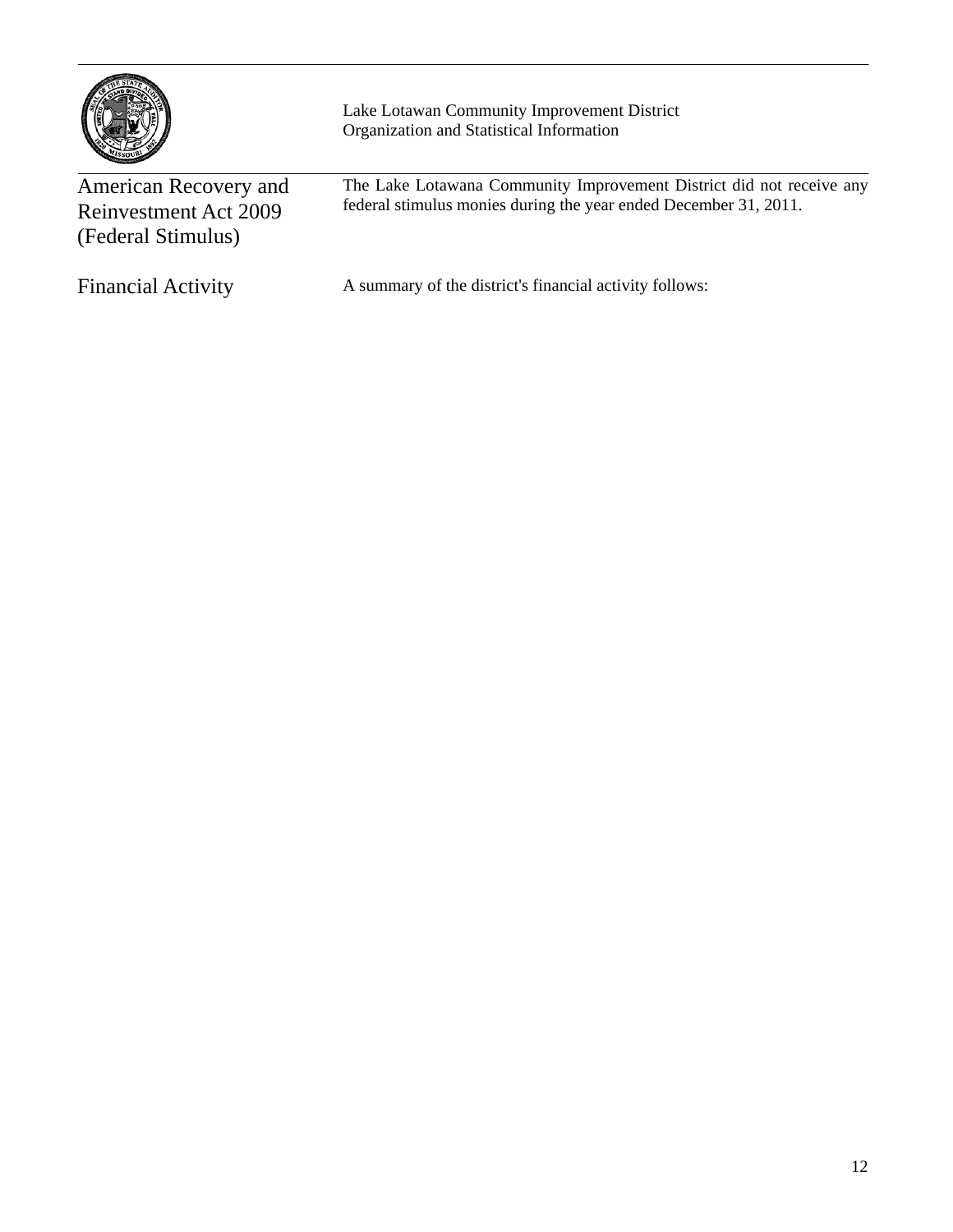## Appendix A

### Lake Lotawana Community Improvement District

Statement of Receipts, Disbursements, and Changes in Cash - District Accounts Year Ended December 31, 2011

| Assessment<br>Sewer<br>and Sales Tax<br>Operations<br>Operations<br>Money<br>Sewer Tap<br>Fees Fund<br>Fund<br>Fund<br><b>Market Fund</b><br>Fund<br>Total<br><b>RECEIPTS</b><br>\$<br>$\boldsymbol{0}$<br>23,164<br>$\boldsymbol{0}$<br>23,164<br>Sales and use tax<br>$\overline{0}$<br>$\boldsymbol{0}$<br>$\boldsymbol{0}$<br>15,636<br>15,636<br>Special assessments<br>$\boldsymbol{0}$<br>$\overline{0}$<br>$\boldsymbol{0}$<br>Sewer connection fees<br>$\boldsymbol{0}$<br>$\boldsymbol{0}$<br>24,870<br>24,870<br>$\theta$<br>$\overline{0}$<br>484<br>26<br>355<br>433<br>$\boldsymbol{0}$<br>1,298<br>Interest<br>Transfers in<br>90,000<br>156,375<br>66,375<br>$\boldsymbol{0}$<br>$\theta$<br>$\mathbf{0}$<br>90,026<br>105,530<br>484<br>25,303<br>$\boldsymbol{0}$<br>221,343<br><b>Total Receipts</b><br><b>DISBURSEMENTS</b><br>Legal fees<br>69,962<br>$\boldsymbol{0}$<br>$\overline{0}$<br>$\overline{0}$<br>69,962<br>$\overline{0}$<br>50,098<br>Operation and maintenance<br>45,779<br>55<br>4,271<br>$\boldsymbol{0}$<br>(7)<br>7,774<br>Guarantee bond expense<br>7,774<br>$\boldsymbol{0}$<br>$\theta$<br>$\overline{0}$<br>$\overline{0}$<br>Accounting fees<br>1,931<br>1,931<br>$\boldsymbol{0}$<br>$\boldsymbol{0}$<br>$\Omega$<br>$\boldsymbol{0}$<br>Debt service - interest<br>193,993<br>$\boldsymbol{0}$<br>14,000<br>207,993<br>$\boldsymbol{0}$<br>$\boldsymbol{0}$<br>Transfers out<br>$\mathbf{0}$<br>$\boldsymbol{0}$<br>6,000<br>90,000<br>60,375<br>156,375<br>200,048<br>494,133<br><b>Total Disbursements</b><br>125,446<br>90,000<br>78,646<br>(7) |                              |  | Special |  |  |           |
|---------------------------------------------------------------------------------------------------------------------------------------------------------------------------------------------------------------------------------------------------------------------------------------------------------------------------------------------------------------------------------------------------------------------------------------------------------------------------------------------------------------------------------------------------------------------------------------------------------------------------------------------------------------------------------------------------------------------------------------------------------------------------------------------------------------------------------------------------------------------------------------------------------------------------------------------------------------------------------------------------------------------------------------------------------------------------------------------------------------------------------------------------------------------------------------------------------------------------------------------------------------------------------------------------------------------------------------------------------------------------------------------------------------------------------------------------------------------------------------------------------------------------------------------------------------------------------------------------|------------------------------|--|---------|--|--|-----------|
|                                                                                                                                                                                                                                                                                                                                                                                                                                                                                                                                                                                                                                                                                                                                                                                                                                                                                                                                                                                                                                                                                                                                                                                                                                                                                                                                                                                                                                                                                                                                                                                                   |                              |  |         |  |  |           |
|                                                                                                                                                                                                                                                                                                                                                                                                                                                                                                                                                                                                                                                                                                                                                                                                                                                                                                                                                                                                                                                                                                                                                                                                                                                                                                                                                                                                                                                                                                                                                                                                   |                              |  |         |  |  |           |
|                                                                                                                                                                                                                                                                                                                                                                                                                                                                                                                                                                                                                                                                                                                                                                                                                                                                                                                                                                                                                                                                                                                                                                                                                                                                                                                                                                                                                                                                                                                                                                                                   |                              |  |         |  |  |           |
|                                                                                                                                                                                                                                                                                                                                                                                                                                                                                                                                                                                                                                                                                                                                                                                                                                                                                                                                                                                                                                                                                                                                                                                                                                                                                                                                                                                                                                                                                                                                                                                                   |                              |  |         |  |  |           |
|                                                                                                                                                                                                                                                                                                                                                                                                                                                                                                                                                                                                                                                                                                                                                                                                                                                                                                                                                                                                                                                                                                                                                                                                                                                                                                                                                                                                                                                                                                                                                                                                   |                              |  |         |  |  |           |
|                                                                                                                                                                                                                                                                                                                                                                                                                                                                                                                                                                                                                                                                                                                                                                                                                                                                                                                                                                                                                                                                                                                                                                                                                                                                                                                                                                                                                                                                                                                                                                                                   |                              |  |         |  |  |           |
|                                                                                                                                                                                                                                                                                                                                                                                                                                                                                                                                                                                                                                                                                                                                                                                                                                                                                                                                                                                                                                                                                                                                                                                                                                                                                                                                                                                                                                                                                                                                                                                                   |                              |  |         |  |  |           |
|                                                                                                                                                                                                                                                                                                                                                                                                                                                                                                                                                                                                                                                                                                                                                                                                                                                                                                                                                                                                                                                                                                                                                                                                                                                                                                                                                                                                                                                                                                                                                                                                   |                              |  |         |  |  |           |
|                                                                                                                                                                                                                                                                                                                                                                                                                                                                                                                                                                                                                                                                                                                                                                                                                                                                                                                                                                                                                                                                                                                                                                                                                                                                                                                                                                                                                                                                                                                                                                                                   |                              |  |         |  |  |           |
|                                                                                                                                                                                                                                                                                                                                                                                                                                                                                                                                                                                                                                                                                                                                                                                                                                                                                                                                                                                                                                                                                                                                                                                                                                                                                                                                                                                                                                                                                                                                                                                                   |                              |  |         |  |  |           |
|                                                                                                                                                                                                                                                                                                                                                                                                                                                                                                                                                                                                                                                                                                                                                                                                                                                                                                                                                                                                                                                                                                                                                                                                                                                                                                                                                                                                                                                                                                                                                                                                   |                              |  |         |  |  |           |
|                                                                                                                                                                                                                                                                                                                                                                                                                                                                                                                                                                                                                                                                                                                                                                                                                                                                                                                                                                                                                                                                                                                                                                                                                                                                                                                                                                                                                                                                                                                                                                                                   |                              |  |         |  |  |           |
|                                                                                                                                                                                                                                                                                                                                                                                                                                                                                                                                                                                                                                                                                                                                                                                                                                                                                                                                                                                                                                                                                                                                                                                                                                                                                                                                                                                                                                                                                                                                                                                                   |                              |  |         |  |  |           |
|                                                                                                                                                                                                                                                                                                                                                                                                                                                                                                                                                                                                                                                                                                                                                                                                                                                                                                                                                                                                                                                                                                                                                                                                                                                                                                                                                                                                                                                                                                                                                                                                   |                              |  |         |  |  |           |
|                                                                                                                                                                                                                                                                                                                                                                                                                                                                                                                                                                                                                                                                                                                                                                                                                                                                                                                                                                                                                                                                                                                                                                                                                                                                                                                                                                                                                                                                                                                                                                                                   |                              |  |         |  |  |           |
|                                                                                                                                                                                                                                                                                                                                                                                                                                                                                                                                                                                                                                                                                                                                                                                                                                                                                                                                                                                                                                                                                                                                                                                                                                                                                                                                                                                                                                                                                                                                                                                                   |                              |  |         |  |  |           |
|                                                                                                                                                                                                                                                                                                                                                                                                                                                                                                                                                                                                                                                                                                                                                                                                                                                                                                                                                                                                                                                                                                                                                                                                                                                                                                                                                                                                                                                                                                                                                                                                   |                              |  |         |  |  |           |
|                                                                                                                                                                                                                                                                                                                                                                                                                                                                                                                                                                                                                                                                                                                                                                                                                                                                                                                                                                                                                                                                                                                                                                                                                                                                                                                                                                                                                                                                                                                                                                                                   |                              |  |         |  |  |           |
|                                                                                                                                                                                                                                                                                                                                                                                                                                                                                                                                                                                                                                                                                                                                                                                                                                                                                                                                                                                                                                                                                                                                                                                                                                                                                                                                                                                                                                                                                                                                                                                                   | <b>RECEIPTS OVER (UNDER)</b> |  |         |  |  |           |
| <b>DISBURSEMENTS</b><br>(35, 420)<br>(94, 518)<br>(89, 516)<br>(53, 343)<br>7                                                                                                                                                                                                                                                                                                                                                                                                                                                                                                                                                                                                                                                                                                                                                                                                                                                                                                                                                                                                                                                                                                                                                                                                                                                                                                                                                                                                                                                                                                                     |                              |  |         |  |  | (272,790) |
| CASH, JANUARY 1, 2011<br>295,742<br>41,362<br>98,783<br>100,097<br>55,507<br>(7)                                                                                                                                                                                                                                                                                                                                                                                                                                                                                                                                                                                                                                                                                                                                                                                                                                                                                                                                                                                                                                                                                                                                                                                                                                                                                                                                                                                                                                                                                                                  |                              |  |         |  |  |           |
| 22,952<br>CASH, DECEMBER 31, 2011<br>5,942<br>4,265<br>10,581<br>2,164<br>$\overline{0}$<br>\$                                                                                                                                                                                                                                                                                                                                                                                                                                                                                                                                                                                                                                                                                                                                                                                                                                                                                                                                                                                                                                                                                                                                                                                                                                                                                                                                                                                                                                                                                                    |                              |  |         |  |  |           |